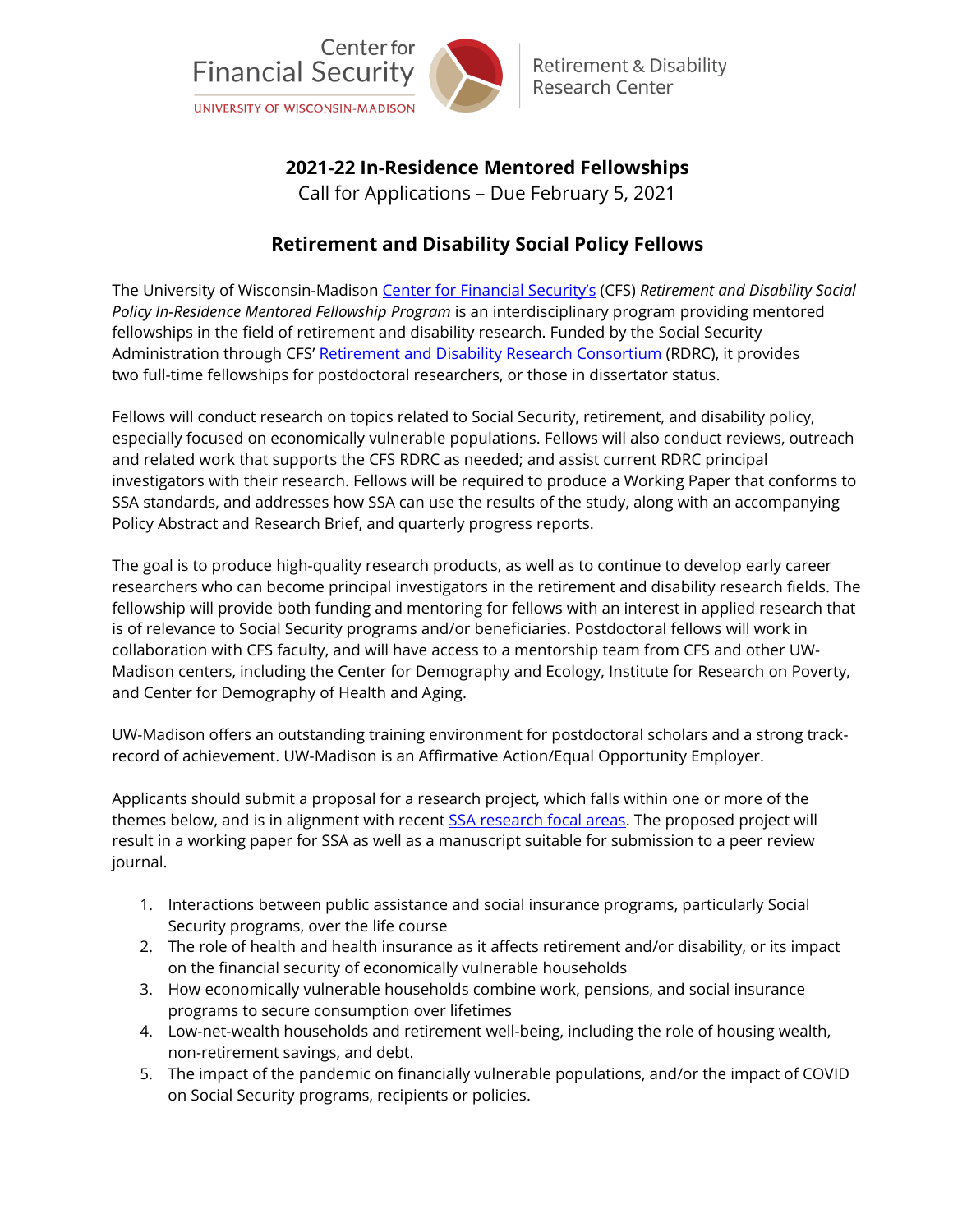

**Retirement & Disability Research Center** 

UNIVERSITY OF WISCONSIN-MADISON

All proposals should include specific research questions and the proposed data to answer these questions. The potential findings should clearly articulate relevance for policymakers, and specifically with respect to Social Security Administration beneficiaries and programs, as well as contribute to the broader retirement and disability research literature. A discussion of how this work is an extension of current/existing research and/or how the work creates opportunities for future projects should also be included. Applicants should describe their interest and experience in retirement and disability research; their experiences working with data in applied research; and propose and discuss the research question(s) they will study as part of this project.

### **Eligibility**

An ideal candidate will have strong quantitative and writing skills; advanced knowledge of quantitative sociology, demography, biostatistics, or econometric methods with large survey and/or administrative data; and training or interest in issues relating to retirement and disability. Suitable backgrounds include Economics, Policy/Policy Analysis, Demography, Public Health, Sociology and other related fields. Applicants should be postdoctoral researchers or those in dissertator status.

#### **Award**

Two positions are available. The salary for this 12 month full-time appointment will be approximately \$68,000. Fellows are eligible for [health insurance and other benefits.](http://www.ohr.wisc.edu/benefits/new-emp/grad.aspx) The start date for this appointment to be negotiated, but no later than August 23, 2021. Fellows will be furnished with an office space and technology support in the School of Human Ecology at UW-Madison. Fellows will have access to campus facilities, travel support (as appropriate and as permitted by UW-Madison travel policies), and CFS researchers and events, including the RDRC Annual Research Meeting, along with the aforementioned mentorship.

### **Application Materials and Submission**

Applicants should describe their interest in the RDRC, their experiences working with data in applied research, and propose and discuss the research question(s) they would like to study as part of the fellowship. Along with their CV, applicants will need to submit the following:

- $\checkmark$  Cover Letter (1 page) describing your research interests and how you see this fellowship supporting your development as a scholar of retirement and disability research
- $\checkmark$  Equity Statement (1 page) describing your personal commitment to diversity, equity and inclusion through your research, teaching or service.
- $\checkmark$  Letter of Recommendation from an advisor, mentor, or senior colleague
- $\checkmark$  Working paper or published paper on which you are primary author
- $\checkmark$  Research Prospectus (3 pages) that will be the focus of their work, and includes
	- Proposed Project Title
	- Abstract (200 words)
	- Brief background on the proposed topics (250 words)
	- Research questions to be explored, how they connect to the CFS RDRC themes, and significance of your research
	- Proposed data sources, methods section and discussion of the techniques you will use in your analysis to answer the central research questions
	- How this work fits into the scholar's development (250 words max.)
	- The proposed research papers and other related work that could emerge from project
	- The relevance of your research for the field, for policy makers, and for the public
	- The scholar's goals and mentoring support needs during the fellowship